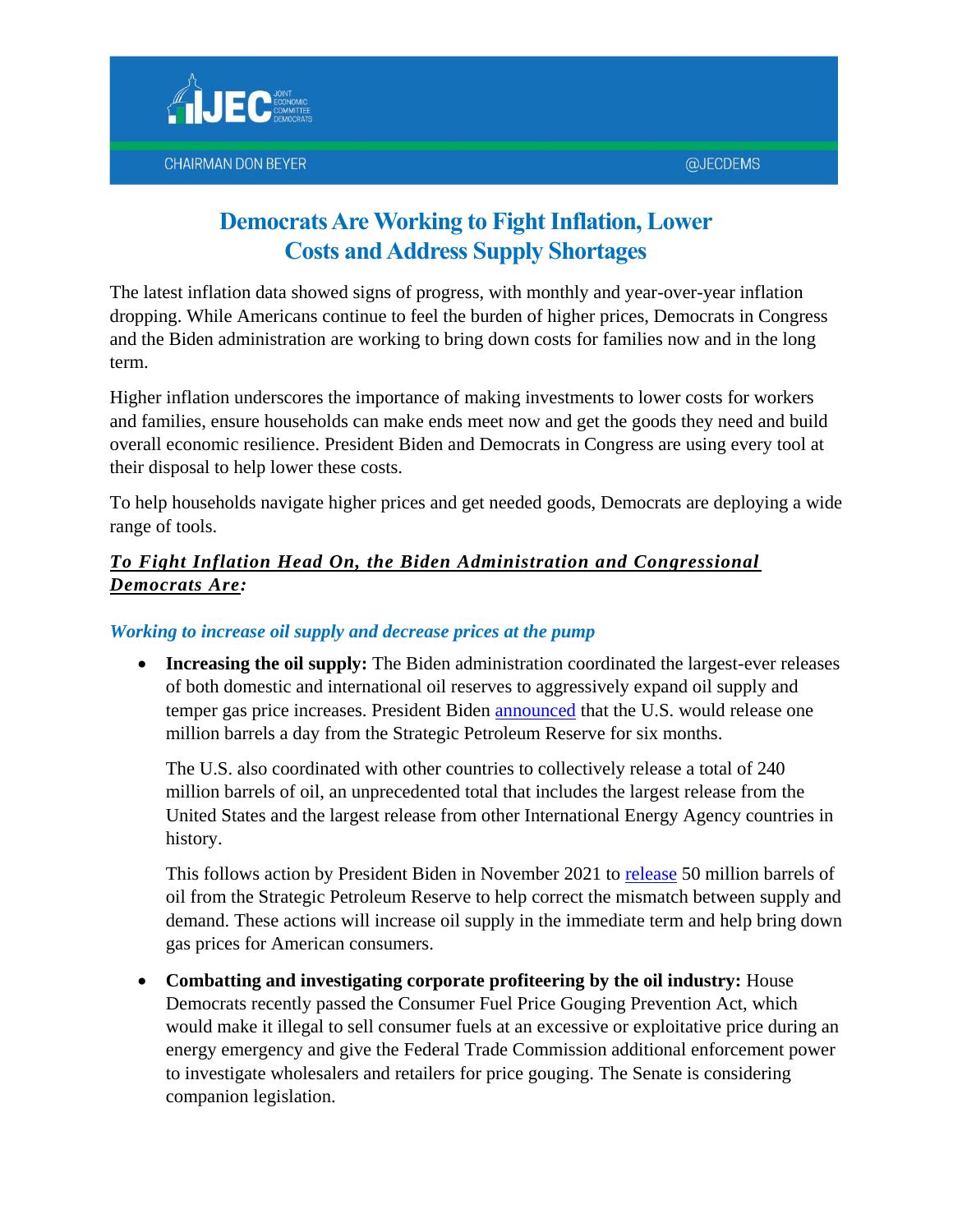President Biden also [directed](https://www.reuters.com/business/energy/biden-asks-ftc-redouble-probe-possible-illegal-conduct-by-oil-gas-companies-2021-11-17/) the Federal Trade Commission to investigate whether oil and gas companies are participating in illegal conduct to push up gas prices.

 **Making affordable fuel more accessible:** The Biden administration [issued](https://www.whitehouse.gov/briefing-room/statements-releases/2022/04/21/fact-sheet-biden-administration-responds-to-putins-price-hike-by-awarding-first-barrels-from-historic-strategic-petroleum-reserve-release-deploying-affordable-clean-energy/) an emergency waiver for higher-ethanol gasoline and will allow it to be sold during the summer. This blend of gasoline (E15) is about 10 cents per gallon cheaper on average than other blends.

#### *Taking action to lower food prices*

- **Boosting food production:** The Biden administration [announced](https://www.whitehouse.gov/briefing-room/statements-releases/2022/05/11/fact-sheet-president-biden-announces-new-actions-to-address-putins-price-hike-make-food-more-affordable-and-lower-costs-for-farmers/) a series of actions to lower costs for farmers, maximize yields to boost production and increase food affordability and availability for U.S. workers and families. These actions include expanding access to insurance for double cropping, providing assistance to farmers for more efficient nutrient management and doubling funding for fertilizer production in the U.S. to \$500 million—all of which will enable farmers to grow more crops and lower their costs.
- **Expanding meat processing capacity:** The Biden administration has dedicated \$1 billion from the American Rescue Plan to [expand](https://www.whitehouse.gov/briefing-room/statements-releases/2022/01/03/fact-sheet-the-biden-harris-action-plan-for-a-fairer-more-competitive-and-more-resilient-meat-and-poultry-supply-chain/) independent meat processor capacity to increase competition in the highly concentrated meatpacking industry. The Biden administration is also working to strengthen financing options for independent processors.

#### *Working to solve supply-chain disruptions that have been a major driver of higher prices*

- **Clearing supply-chain backlogs:** The Biden administration has made tremendous [progress](https://www.transportation.gov/briefing-room/usdot-supply-chain-tracker-shows-historic-levels-goods-coming-us-continued-challenges) in working with ports—particularly two of the largest U.S. ports in Los Angeles and Long Beach—to [clear](https://www.transportation.gov/briefing-room/usdot-supply-chain-tracker-shows-historic-levels-goods-coming-us-continued-challenges) container backlogs and ease supply-chain disruptions in order to get goods to consumers faster.
- **Improving supply-chain resilience:** The Bipartisan Infrastructure Law [invests](https://www.jec.senate.gov/public/_cache/files/d1342923-d8e8-4c82-b1ea-6818a9253e25/econ-benefits-of-bipartisan-infra-deal-fact-sheet.pdf) \$550 billion to help reverse years of inadequate federal investment in critical infrastructure such as roads, bridges, rail, broadband, airports, ports and water pipelines to create jobs, enhance productivity and improve supply-chain resilience.
- **Bolstering domestic manufacturing:** The bipartisan innovation bills—the America COMPETES Act passed by the House and the United States Innovation and Competition Act (USICA) passed by the Senate—would make critical investments in innovation, research and manufacturing. The innovation bills would also encourage domestic production of and [invest](https://www.jec.senate.gov/public/_cache/files/0ebd7455-4191-4448-8b89-b509ca751d5c/competes-act-fact-sheet-final-feb.pdf) in supply chains for critical technologies such as semiconductors with over \$52 billion dedicated to domestic chip manufacturing. This will make the U.S. less reliant on semi-conductor chips from abroad, which will lower prices for things like new cars and electronics.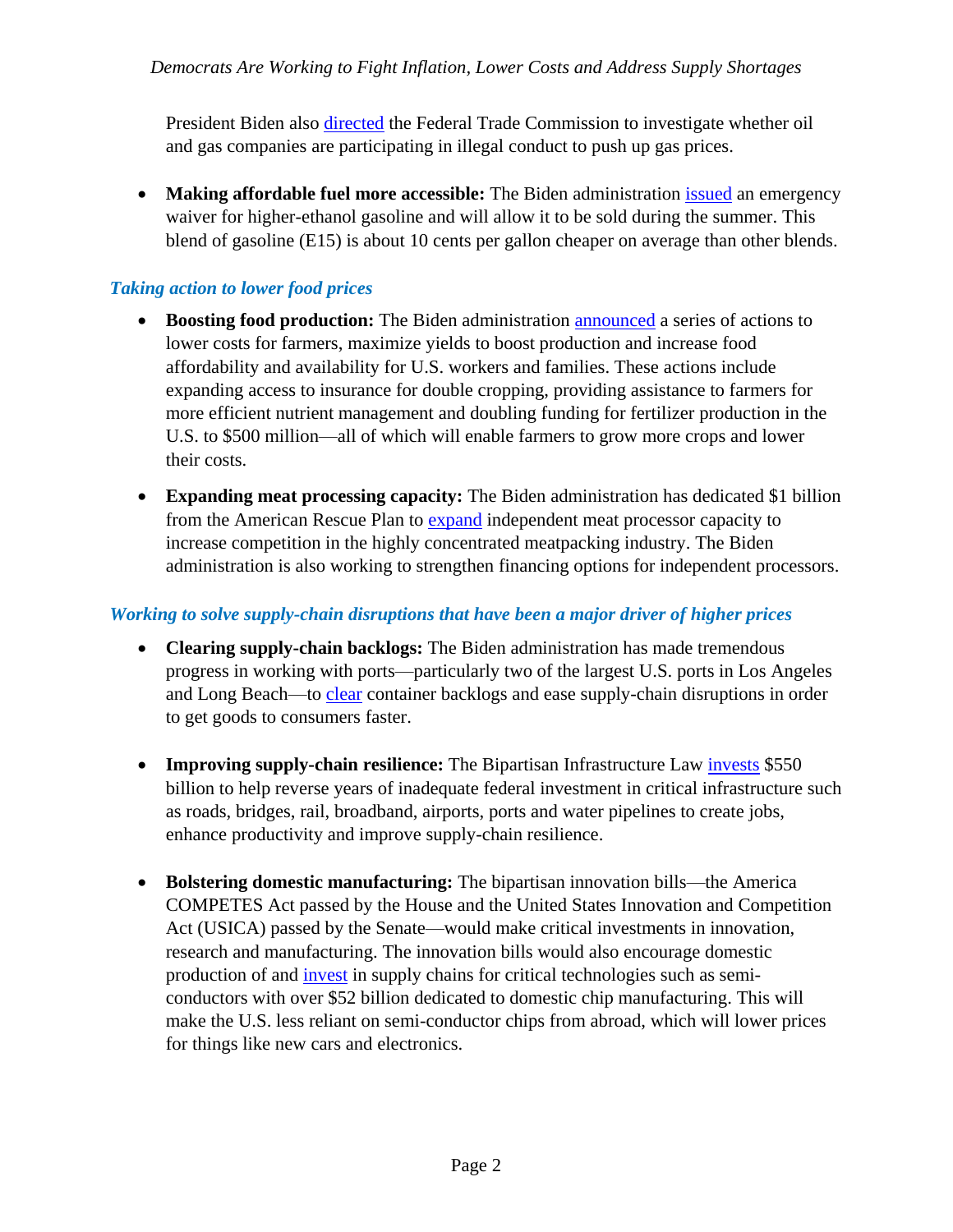*Democrats Are Working to Fight Inflation, Lower Costs and Address Supply Shortages*

# *Ensuring that the institution best positioned to fight inflation—the Federal Reserve Board—is fully staffed*

 **Confirming Fed nominees:** The Biden administration and Democrats in Congress have worked together to confirm a slate of highly qualified Federal Reserve Board nominees, who are critical to advancing the Fed's mission including efforts to fight inflation. Despite obstruction efforts by the Republicans, the Senate has confirmed Chair Jerome Powell for a second term, as well as three of the remaining four nominees, to restore the Fed's full strength.

#### *To Help Lower Household Costs and Keep Money in People's Pockets, the Biden Administration and Congressional Democrats Are :*

#### *Taking action to lower housing costs*

- **Preventing evictions and foreclosures:** Congress and the Biden administration have helped families in need avoid eviction or foreclosure in the near term by funding for Emergency Rental Assistance (ERA) and creating a new Homeowner Assistance Fund through the American Rescue Plan. The ERA program **provided** nearly \$22 billion to states and local governments to assist renters who cannot afford rent or utility payments, and over 4 million renters received ERA payments in 2021. The Homeowner Assistance Fund [provided](https://home.treasury.gov/policy-issues/coronavirus/assistance-for-state-local-and-tribal-governments/homeowner-assistance-fund) nearly \$10 billion to states and territories to help homeowners avoid mortgage delinquencies and defaults, foreclosures, utility shutoffs and displacement.
- **Improving housing affordability:** President Biden [announced](https://www.whitehouse.gov/briefing-room/statements-releases/2022/05/16/president-biden-announces-new-actions-to-ease-the-burden-of-housing-costs/) a Housing Supply Action Plan to help close America's housing supply shortfall in five years and lower housing costs for families who own or rent their homes. The plan includes incentivizing local jurisdictions to make land use and zoning reforms, expanding existing federal financing for housing, setting up new financing mechanisms and ensuring that new housing goes to residential owners rather than investors.

#### *Helping households afford their utility bills*

- Providing relief for energy bills: Congress and the Biden administration are [providing](https://www.whitehouse.gov/briefing-room/statements-releases/2022/04/21/fact-sheet-white-house-announces-additional-385-million-to-lower-home-energy-bills-for-american-families/) home energy and utility relief to low-income families through the Low Income Home Energy Assistance Program (LIHEAP) and the Emergency Rental Assistance (ERA) programs. The Biden administration will provide more than \$8.3 billion in LIHEAP assistance—the most in any year since the program's inception in 1981—to reduce heating and cooling costs in 2022.
- **Expanding access to affordable clean water:** Congress and the Biden administration [expanded](https://www.acf.hhs.gov/ocs/programs/lihwap) the Low Income Household Water Assistance Program to assist low-income households with water bills.
- Improving household energy efficiency: The Bipartisan Infrastructure Law **included** \$3.5 billion for weatherization assistance to reduce energy costs for low-income households.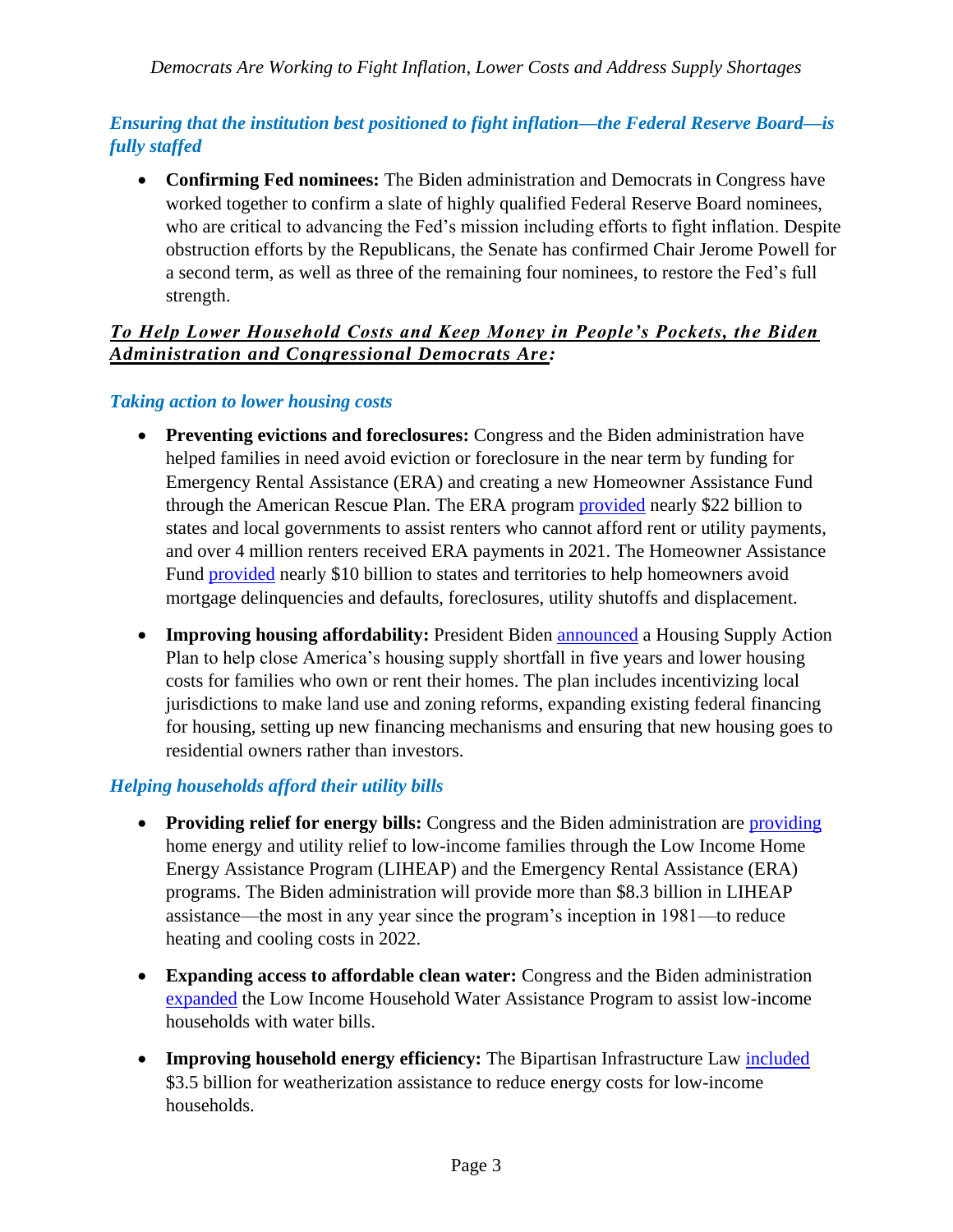**Expanding affordable broadband:** Congress and the Biden administration [expanded](https://www.whitehouse.gov/briefing-room/statements-releases/2022/02/14/fact-sheet-biden-harris-administration-announces-10-million-households-enroll-in-broadband-affordability-program-thanks-to-bipartisan-infrastructure-law/) broadband access and made it more affordable for millions through the Bipartisan Infrastructure Law's Affordable Connectivity Program. Under the program, which currently serves over 10 million households, low-income families can receive as much as \$30 per month toward the cost of internet.

# *Reducing out-of-pockets costs for health care*

• Lowering health insurance premiums: Congress and the Biden administration have [lowered](https://www.whitehouse.gov/briefing-room/statements-releases/2022/03/10/during-week-of-anniversary-of-american-rescue-plan-biden-harris-administration-highlights-health-insurance-subsidies-that-promoted-critical-increases-in-enrollment-and-cost-savings/) monthly premiums and out-of-pocket health care costs via the enhanced premium tax credits in the American Rescue Plan. Many of the record 14.5 million families who got their health insurance through the Affordable Care Act marketplaces during the 2022 open enrollment period are now spending less on health care. Monthly premiums are estimated to [decrease,](https://www.hhs.gov/about/news/2021/03/12/fact-sheet-american-rescue-plan-reduces-health-care-costs-expands-access-insurance-coverage.html) on average, by \$50 per person, and four out of five Affordable Care Act (ACA) enrollees can find a plan for \$10 or less per month after premium tax credits.

#### *Extending the student loan pause*

• Pausing student loan repayment: The Biden administration [paused](https://www.ed.gov/news/press-releases/biden-harris-administration-extends-student-loan-pause-through-august-31#:~:text=Biden%2DHarris%20Administration%20Extends%20Student%20Loan%20Pause%20Through%20August%2031,-April%206%2C%202022&text=Today%2C%20the%20U.S.%20Department%20of,collections%20through%20August%2031%2C%202022.) federal student loan repayment until September 2022, providing relief to 41 million borrowers—many of whom are still recovering from the economic disruption caused by the pandemic. Federal Reserve analysis [suggests](https://libertystreeteconomics.newyorkfed.org/2022/03/student-loan-repayment-during-the-pandemic-forbearance/) that millions of student loan borrowers would face significant economic hardship if repayment resumed, and delinquencies and defaults could threaten their financial stability.

# *The Biden Administration and Congressional Democrats Have a Plan to Help Families Keep More of Their Hard-Earned Dollars in the Long Term:*

#### *Investing in child care and pre-k programs*

- **Making child care more affordable for families:** Fully covering child care costs for the most low-income families and capping these expenses at a certain percentage of income for middle-income families will save families thousands of dollars each year and enable parents to participate more fully in the labor force.
- **Expanding pre-k to three- and four-year olds:** Providing universal pre-k to all threeand four-year olds at no cost to families will improve lifelong educational attainment for millions of children and increase labor force participation among parents.

#### *Reducing health care costs by allowing Medicare to negotiate drug prices and by capping monthly costs for insulin*

 **Allowing Medicare to negotiate drug prices:** Democrats support allowing the federal government to negotiate prices for prescription drugs covered by Medicare, lowering costs for millions of seniors and disabled Americans.